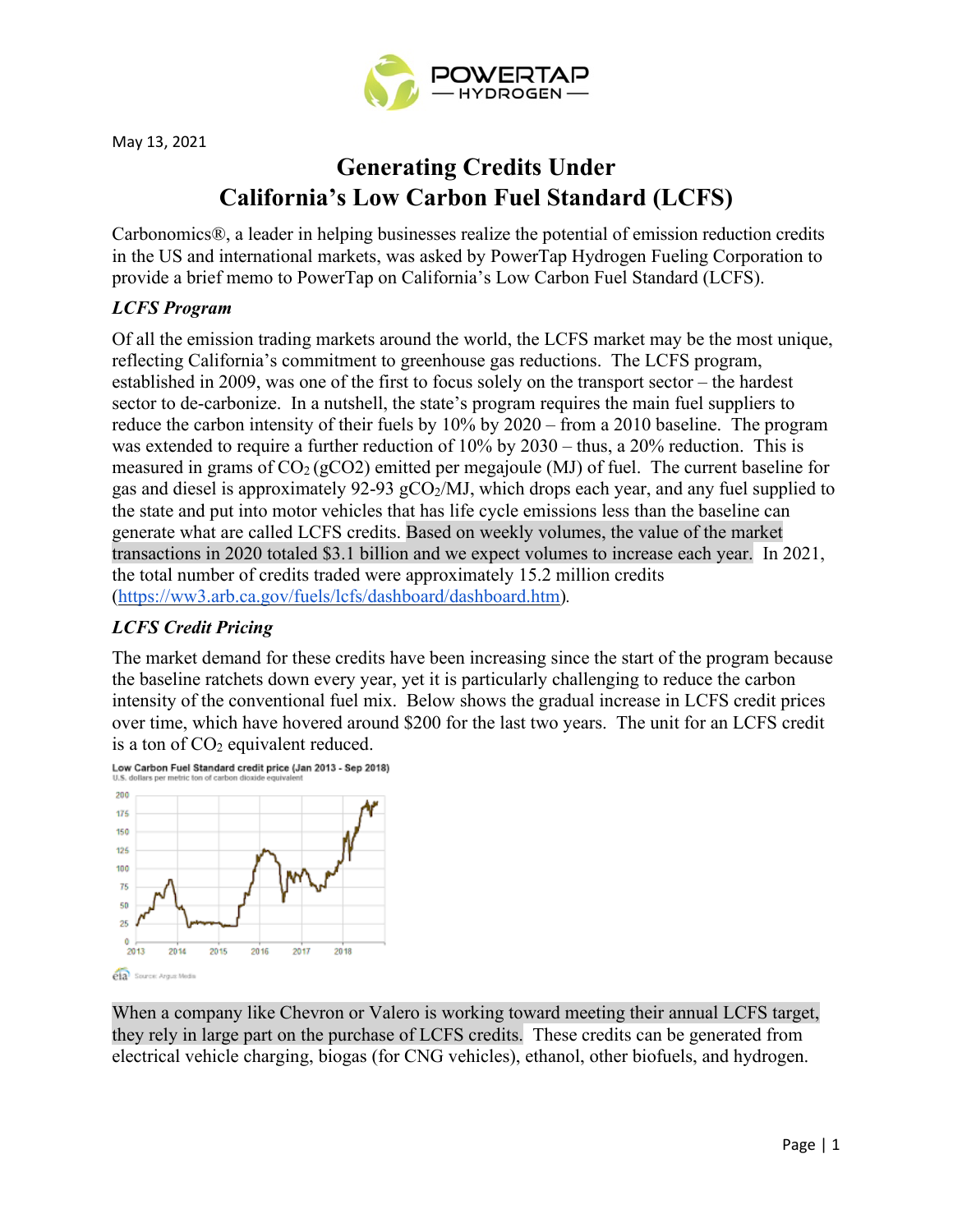

# May 13, 2021 *Hydrogen Refueling Infrastructure (HRI) Credits*

Hydrogen fueling posed an interesting challenge for California regulators because of the current "chicken-and-egg" aspect of the alternative fuel, but the resultant program works in the favor of PowerTap. Consumers will not buy hydrogen vehicles until there is a more robust fueling infrastructure in place. But there will not be more fueling stations until there are more hydrogen cars that use them.

So, the regulators who oversee the LCFS program at the California Air Resources Board (CARB) created the Hydrogen Refueling Infrastructure (HRI) credit in 2019, which allows LCFS credits to be issued simply if the hydrogen capacity were installed, even if no hydrogen were dispensed. The theory is that once the stations are in place, more consumers will buy hydrogen cars and the use of these stations will rise. This leads to two types of credits – the capacity or HRI credit and the more traditional LCFS credit, which is based on the amount of fuel that goes into vehicles. As the station begins to dispense hydrogen, the proportion of HRI credits goes down and the number of "dispensing" credits goes up, generally keeping revenues stable.

To get HRI credits, CARB has a clear process in place, which involves an application to ARB and building stations that meet specific criteria (i.e., the station must be open to the public, be available to all drivers, allow all major credit cards, have confirmation from three OEMs that their customers can use the station, and other criteria that we are exceedingly confident can be met). The hydrogen itself must meet a certain level of renewable content, and there is a whole range of record keeping and monitoring requirements, which PowerTap will ensure are met. HRI credits are available for 15 years from the quarter following CARB's approval of the application.<sup>[1](#page-1-0)</sup> Recently, a revised regulation limited HRI eligibility to a capacity of 1,200 kg per day per station. If a station were larger, it could still generate HRI credits but only up to that 1,200 kg per day limit.

One approved and operational, the calculation of HRI credits follows a set methodology that includes several variables including the capacity of the station, availability or uptime, the carbon intensity of the hydrogen, the energy density of hydrogen in MJ/kg and a couple of other variables. Since PowerTap will be using renewable natural gas (RNG) (i.e., biogas or renewable natural gas, which comes from various sources, such as landfills, livestock operations and wastewater treatment plants), the carbon intensity of the hydrogen we produce will be zero. Plugging in our numbers into this methodology and at around \$200 per credit, we estimate the HRI value for a station with a capacity of 1,200 kg per day comes to \$5.60 per kg of capacity as reflected in the calculation below, assuming a carbon intensity or CI (a parameter in the equation) of zero given our use of RNG.

The formula is as follows – HRI credits are equal to:

$$
= (CI_{standard}^{XD} \times EER - CI_{HRI}) \times E_{H2}
$$
  
 
$$
\times (Cap_{HRI} \times N \times UT - H2_{disp}) \times C
$$

<span id="page-1-0"></span> $1 \S$  95486.2 (3)(E)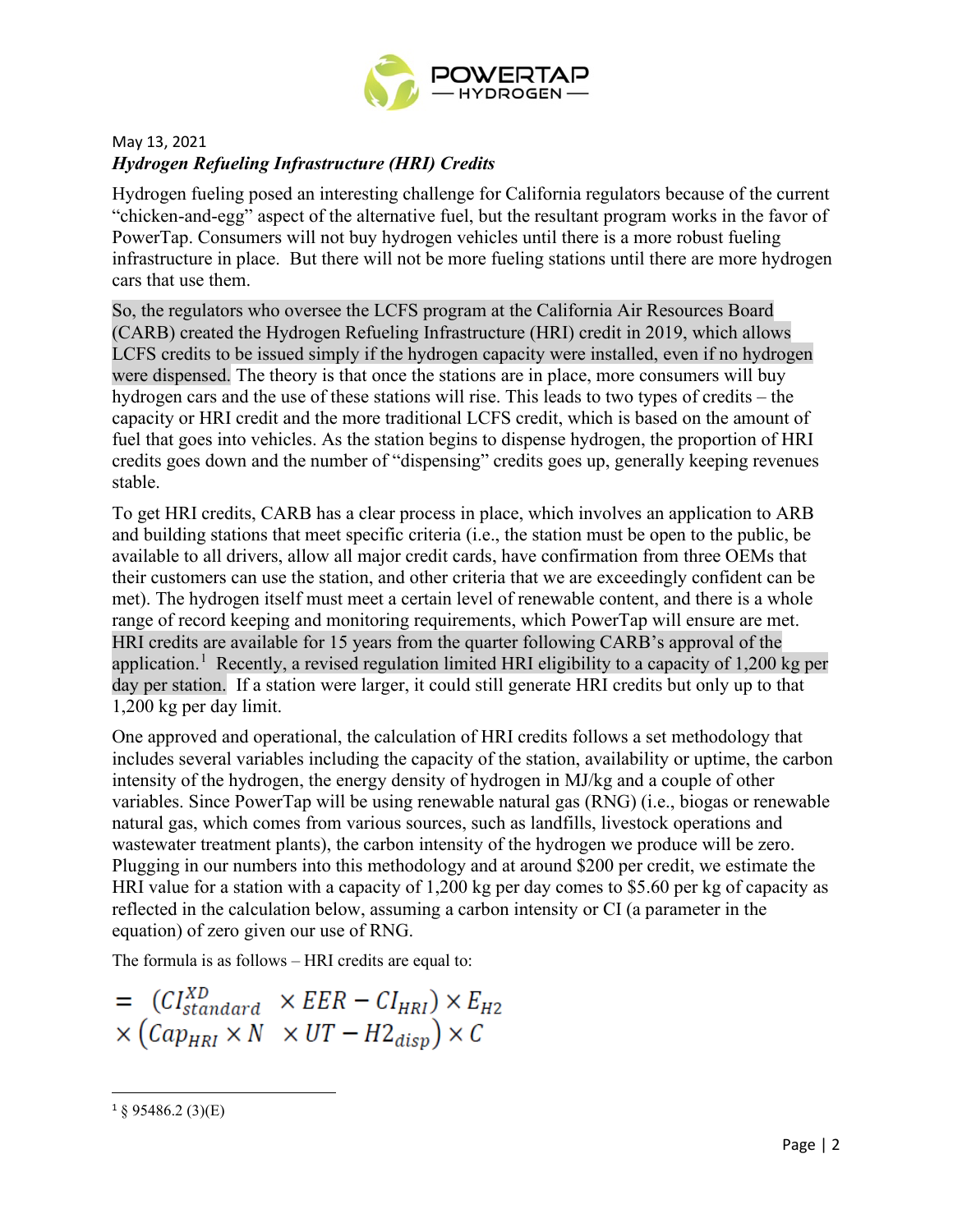

May 13, 2021 Where:

 $CI^{XD/Standard}$  = the average carbon intensity requirement of gasoline  $(XD = "gasoline")$  for a given year (assume *93.3*)

EER = the dimensionless Energy Economy Ratio for H2/FCV relative to gasoline (*2.5*)

 $CI_{HRI}$  = the carbon intensity used for HRI crediting. Company-wide weighted average CI for dispensed hydrogen during the quarter, given PowerTap's use of biogas or RNG that would otherwise be vented or flared to the atmosphere, is zero (0).

*Note*: Use of a blend of biogas and bio-methane results in a significant net carbon reduction and leads to a zero CI score. Some CI calculations from biogas are negative, particularly if the methane would have otherwise been vented to the atmosphere. PowerTap has had extensive discussions with RNG marketers who have indicated their commitment to deliver PowerTap RNG with a zero CI.

 $E_{H2}$  = the energy density for hydrogen in MJ/kg (120 for H<sub>2</sub>)

CAPHRI = the HRI refueling capacity for the station in kg per day (assume *1,200*)

N = the number of days during the quarter (assume *91.25*)

 $UT =$  the uptime multiplier which is the percentage of time that the station is available (assume *100%*)

 $H2_{\text{disp}}$  = the quantity of hydrogen dispensed during the quarter (kg) (assume  $\theta$  when all the value is from HRI credits)<sup>[2](#page-2-0)</sup>

C = factor to convert credits to units of metric tons from  $gCO_2e(10^{-6})$ 

# Thus, HRI =  $(93.3 * 2.5 - 0) * 120 * (1,200 * 91.25 * 100\% - 0) * 10^{-6} = 3,064.9$

*3,064.9* the number of HRI credits that would be generated in that quarter from that station. At \$200 per credit, that would equal \$612,981 in LCFS credit revenues per quarter (or \$2,451,924) per year). If you divide that by the maximum allowable capacity for HRI credits (1,200 kg per day) and by the number of days in a quarter, the result is *\$5.60 per kg per day.*

## *Other Potential Environmental Commodities*

While the LCFS represents the most lucrative and immediate environmental credit opportunity, there are a few other value streams worth mentioning:

• Renewable Fuel Standard: For years, the federal government has managed the RFS program which mandates a certain percentage of biofuels be blended with conventional fuels. Ethanol has been the biggest beneficiary of the program. But other fuels such as biogas can generate credits, known as Renewable Identification Numbers (RINs). To get RINs issued and sold, an applicant gets a fuel pathway approved by the Environmental Protection Agency (there is not currently one approved for hydrogen). Based on a RIN being equal to 77,000 BTU (one gallon of ethanol) and at current RIN prices, we would

<span id="page-2-0"></span><sup>2</sup> Note that as H2 dispensed goes up, HRI credits go down.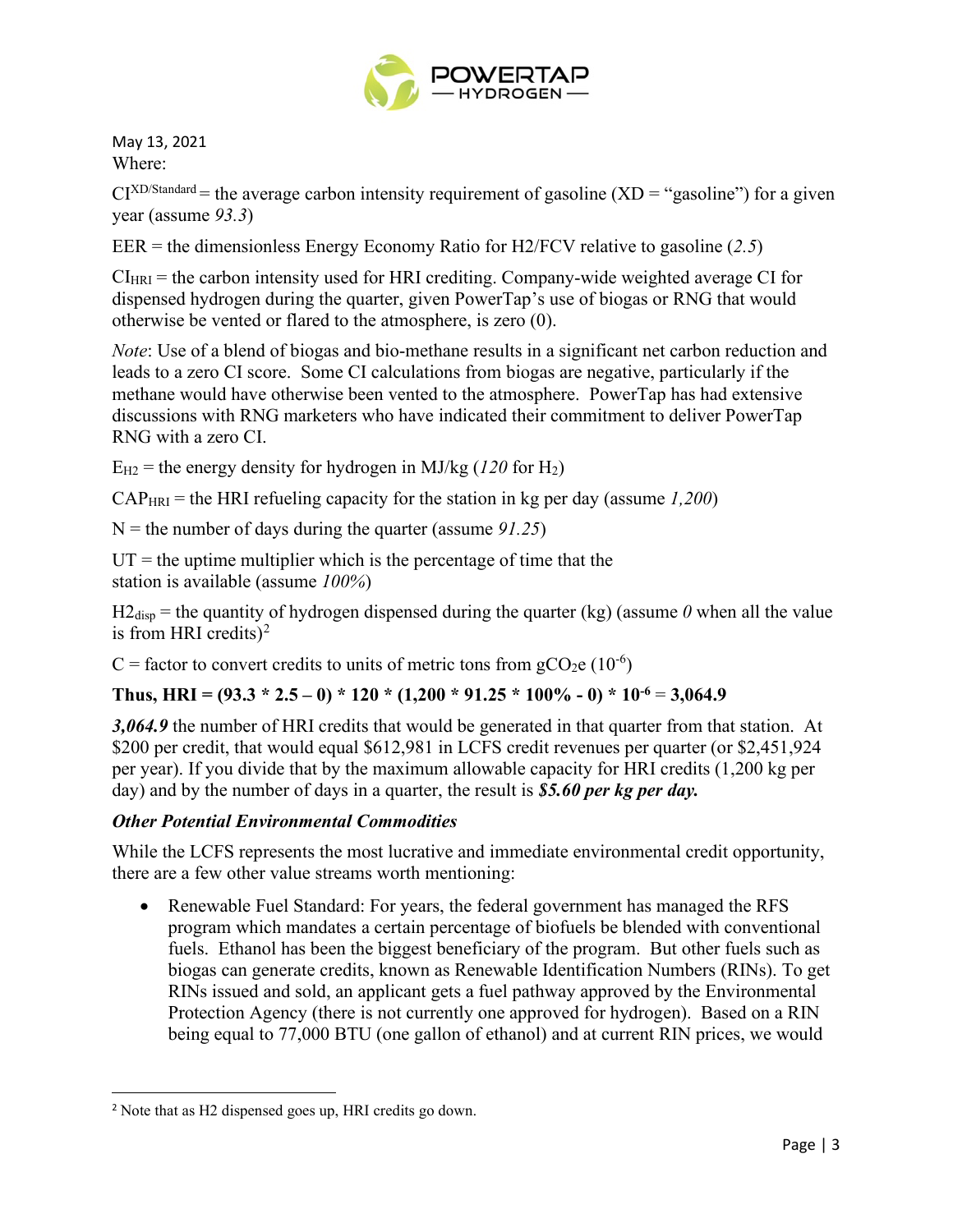

May 13, 2021

expect 1 kg of hydrogen dispensed to provide \$1.71 *per kg* in additional value<sup>[3](#page-3-0)</sup>. Note that these are not capacity credits – they are only available when hydrogen is sold. *This credit is reflected in the below Hydrogen Station Financial Summary.*

- The PowerTap technology includes the possibility of capturing emitted  $CO<sub>2</sub>$  and using it as a source of renewable energy. The capture and permanent sequestration of  $CO<sub>2</sub>$  could be eligible for another federal tax credit, known as 45Q. The 45Q tax credit is worth between \$35-\$50/ton of CO2 sequestered depending on several factors. This tax credit has been slow to be adopted since the IRS has been slow to issue rules related to defining what is permanent and what penalties might occur if  $CO<sub>2</sub>$  is released. There are also thresholds on minimum amounts of  $CO<sub>2</sub>$  capture to ensure eligibility. We expect the IRS to start moving faster on these issues and, if available, the 45Q tax credit would be worth another *\$0.36 per kg*, *as reflected in the below Financial Summary***[4](#page-3-1)** *.* Note the 45Q is a tax credit, and thus to capture this value, there would have to be enough taxable revenue.
- Renewable Energy Credits: A carbon capture-to-renewable energy generation solution is not currently eligible for California renewable energy credits (RECs) like solar and wind. But we would apply to the various state agencies to make every MWH from such a system eligible for RECs, which are currently trading at around \$15 per MWH. If we could generate 1 MW from this system, we estimate it would produce another \$120,000 per year in REC value (8,000 MWH \* \$15 per MWH). *This potential credit is not reflected in the below Hydrogen Station Financial Summary.*

| <b>Revenue Source</b>              | Rate    |            | kg/day |                          | 185 kg/day |           | 500 kg/day |           |
|------------------------------------|---------|------------|--------|--------------------------|------------|-----------|------------|-----------|
| <b>Hydrogen Sales</b>              | \$16.00 | per kg/day |        | Ξ.                       |            | 2,960     | \$         | 8,000     |
| <b>LCFS/HRI (Carbon Credits)</b>   | \$2.95  | per kg     | \$     | 6,720                    | \$         | 5,684     | \$         | 3,920     |
| Conventional LCFS (Carbon Credits) |         |            |        | -                        |            | 1,036     | \$         | 2,800     |
| <b>Total LCFS Value</b>            |         |            | \$     | 6,720                    |            | 6,720     | \$         | 6,720     |
| RIN (RFS Credits)                  | \$1.71  | per kg     |        | $\blacksquare$           |            | 316       | Ş          | 855       |
| 45Q (Tax Credits)                  | \$0.36  | per kg     |        | $\overline{\phantom{a}}$ |            | 67        | \$         | 180       |
| <b>Total Revenue - Daily</b>       |         |            | \$     | 6,720                    | \$         | 10,063    | \$         | 15,755    |
| <b>Total Revenue - Monthly</b>     |         |            | Ś      | 201,600                  | Ş          | 301,889   |            | 472,650   |
| Total Revenue - Annual             |         |            |        | \$2,452,800              |            | 3,672,977 |            | 5,750,575 |

## *Hydrogen Station - Financial Summary*

Hydrogen Station - Capacity of H<sub>2</sub> 1,2[5](#page-3-2)0 kg<sup>5</sup>

While the LCFS credit is the immediate opportunity, we would seek all available environmental credits and would share in the value with PowerTap.

<span id="page-3-0"></span><sup>&</sup>lt;sup>3</sup> Energy density of H2 = 120 MJ/kg = 113,738 BTU/kg = 1.48 RINs. Assume price of \$1.15/RIN

<span id="page-3-1"></span><sup>&</sup>lt;sup>4</sup> Assume that 1 kg of H<sub>2</sub> generates 9 kg CO<sub>2</sub> that is captured. Assume a tax credit value of \$40/tCO<sub>2</sub> captured. \$40/1000 (kg/mt)\*9kg CO<sub>2</sub> = \$0.36 *per kg* of H<sub>2</sub> produced.<br><sup>5</sup> Under the most recently updated LCFS regulations, there is a limit of 1,200 kg/day capacity (§ 95486.2 (a)(2)(F)

<span id="page-3-2"></span>